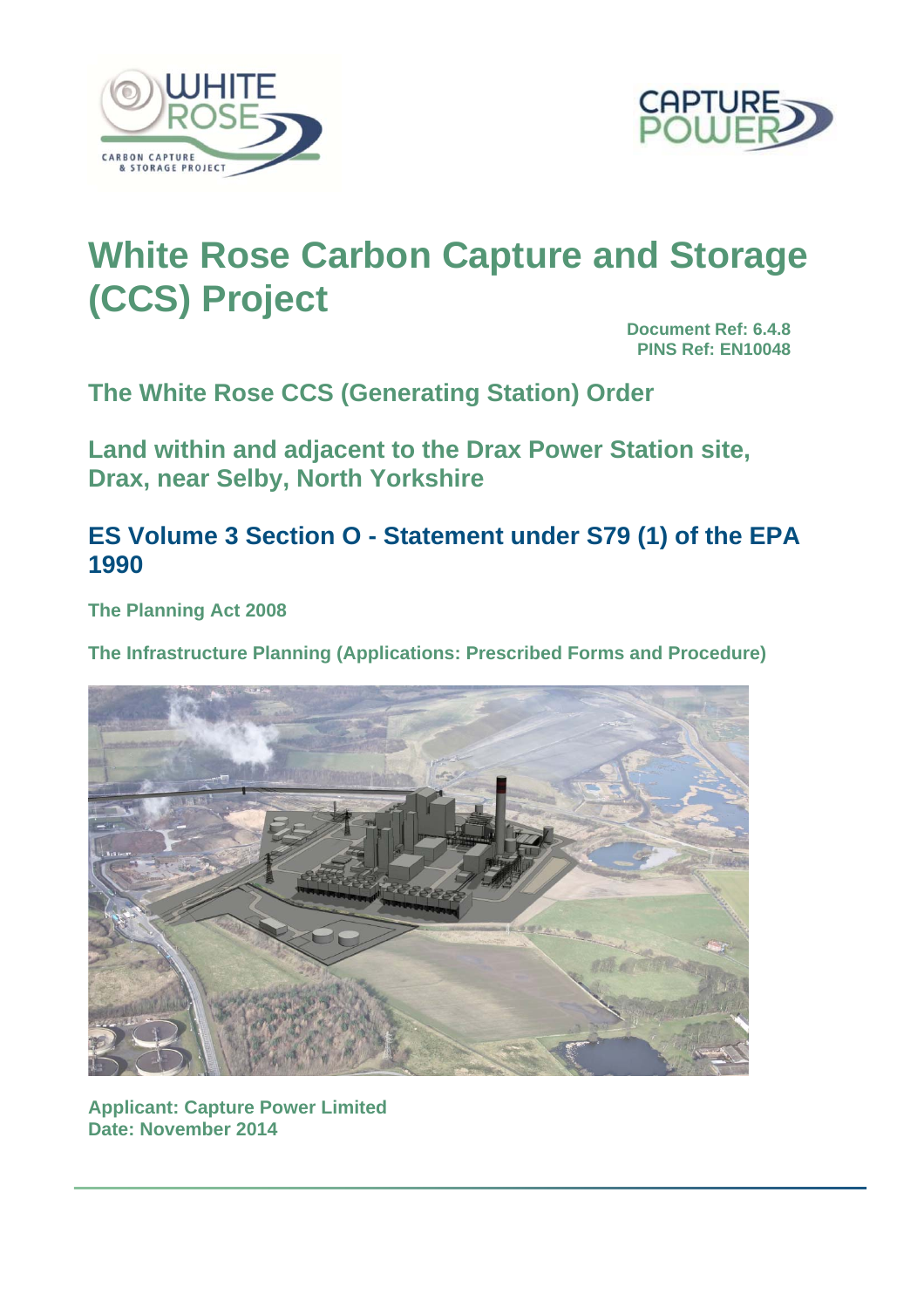# **Document Owner: Roderick Ellison**

# **Revision History**

| <b>Revision</b><br>No. | Date       | <b>Reason for Revision</b> | <b>Authorised By</b> |  |
|------------------------|------------|----------------------------|----------------------|--|
| -01                    | 26.09.2014 | Internal review            | KJM                  |  |
| 02                     | 23.10.2014 | Changes from client review | KJM                  |  |
| 03                     | 28.10.2014 | Final draft                | <b>RF</b>            |  |
| 04                     | 04.11.2014 | Issue draft                | KJM                  |  |

# **Glossary**  APFP Applications: Prescribed Forms and Procedures CCS Carbon Capture and Storage CEMP Construction Environmental Management Plan DCO Development Consent Order EIA Environmental Impact Assessment ES Environmental Statement SOS Secretary of State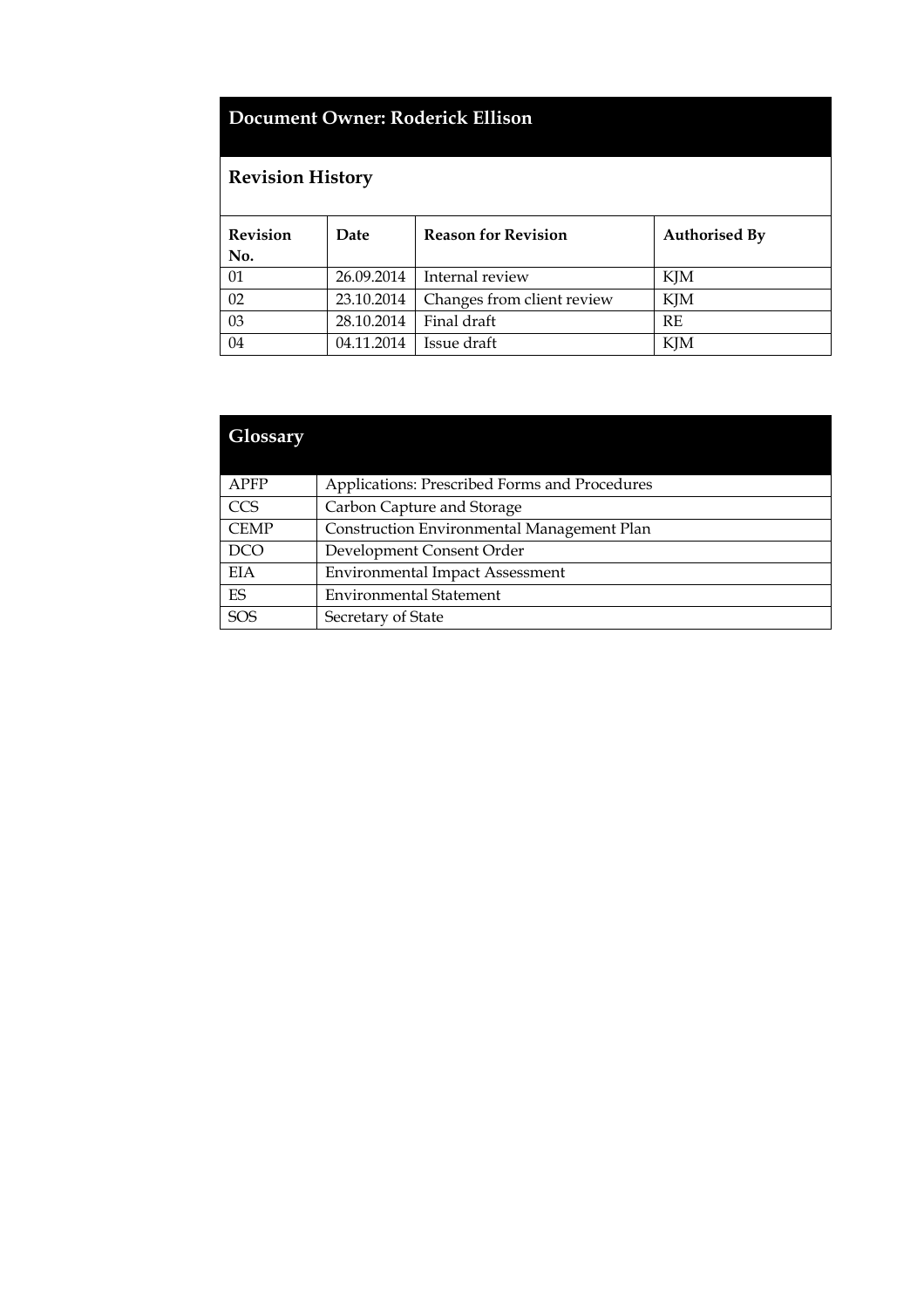*CONTENTS* 

| 1                       | <b>EXECUTIVE SUMMARY</b>                                   | $\mathbf{1}$            |
|-------------------------|------------------------------------------------------------|-------------------------|
| 2                       | <b>INTRODUCTION</b>                                        | $\mathfrak{Z}$          |
| 2.1                     | <b>OVERVIEW</b>                                            | $\mathfrak{Z}$          |
| 2.2                     | THE PROPOSED DEVELOPMENT                                   | $\mathfrak{Z}$          |
| 2.3                     | <b>STATUTORY NUISANCE REPORT</b>                           | $\overline{\mathbf{3}}$ |
| $\overline{\mathbf{3}}$ | <b>IDENTIFICATION AND ASSESSMENT OF STATUTORY NUISANCE</b> | 5                       |
| 3.1                     | <b>ASSESSMENT OF SIGNIFICANCE</b>                          | 5                       |
| 4                       | POTENTIAL BREACHES OF SECTION 79                           | 7                       |
| 4.1                     | <b>AIR QUALITY</b>                                         | 7                       |
| 4.2                     | <b>NOISE</b>                                               | 8                       |
| 4.3                     | <b>ARTIFICIAL LIGHTING</b>                                 | 10                      |
| 5                       | <b>CONCLUSION</b>                                          | 11                      |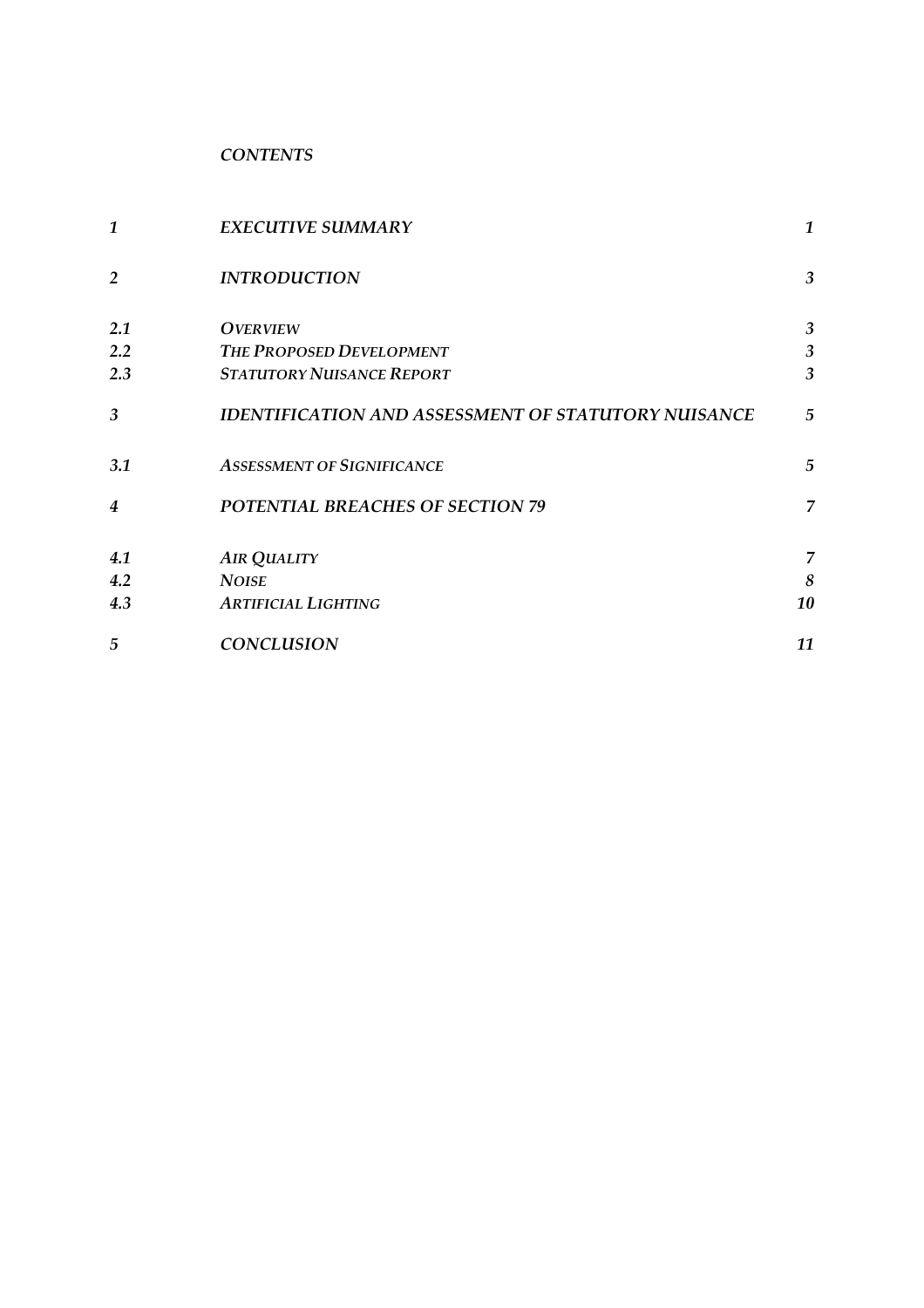

#### *1 EXECUTIVE SUMMARY*

This Statement of Engagement has been prepared in accordance with Regulation 5(2) (f) of the *Infrastructure Planning (Applications: Prescribed Forms and Procedures) Regulations 2009* (the 'APFP Regulations'). These regulations require an applicant for a Development Consent Order (DCO) to provide a statement as to whether the application engages Section 79(1) (Statutory nuisances and inspections therefor) of the *Environmental Protection Act 1990* (the '1990 Act'). It accompanies the application for the White Rose Carbon Capture and Storage (CCS) Order (the Application or Project), which involves the construction, operation and maintenance of a new ultra-supercritical pulverised coal-fired power plant that will be equipped with full capture technology.

This statement explains that, whilst it is not expected that the construction or operation of the Project would engage Section 79(1) of the 1990 Act by causing statutory nuisances, the draft DCO (DCO reference document reference number 2.1) that accompanies the Application contains a provision at Article 8 to provide a defence to proceedings for statutory nuisance, should they be initiated against the applicant (or its successors) as undertakers under the DCO requirements.

As outlined in the 1990 Act, and according to guidance provided by DEFRA, potential statutory nuisances may include one or more of the following:

- noise;
- artificial light;
- odours;
- insects;
- smoke;
- dust;
- premises;
- fumes or gases;
- accumulations or deposits; and
- keeping of animals in such as place or manner as to be prejudicial to health or nuisance.

Without appropriate mitigation and controls, with the exception of 'keeping of animals', all of the above could potentially result from the construction, operation, maintenance and finally decommissioning of the Project. The Environmental Statement (ES) (DCO documents reference 6.1 to 6.4) has assessed the potential significant effects from a number of elements as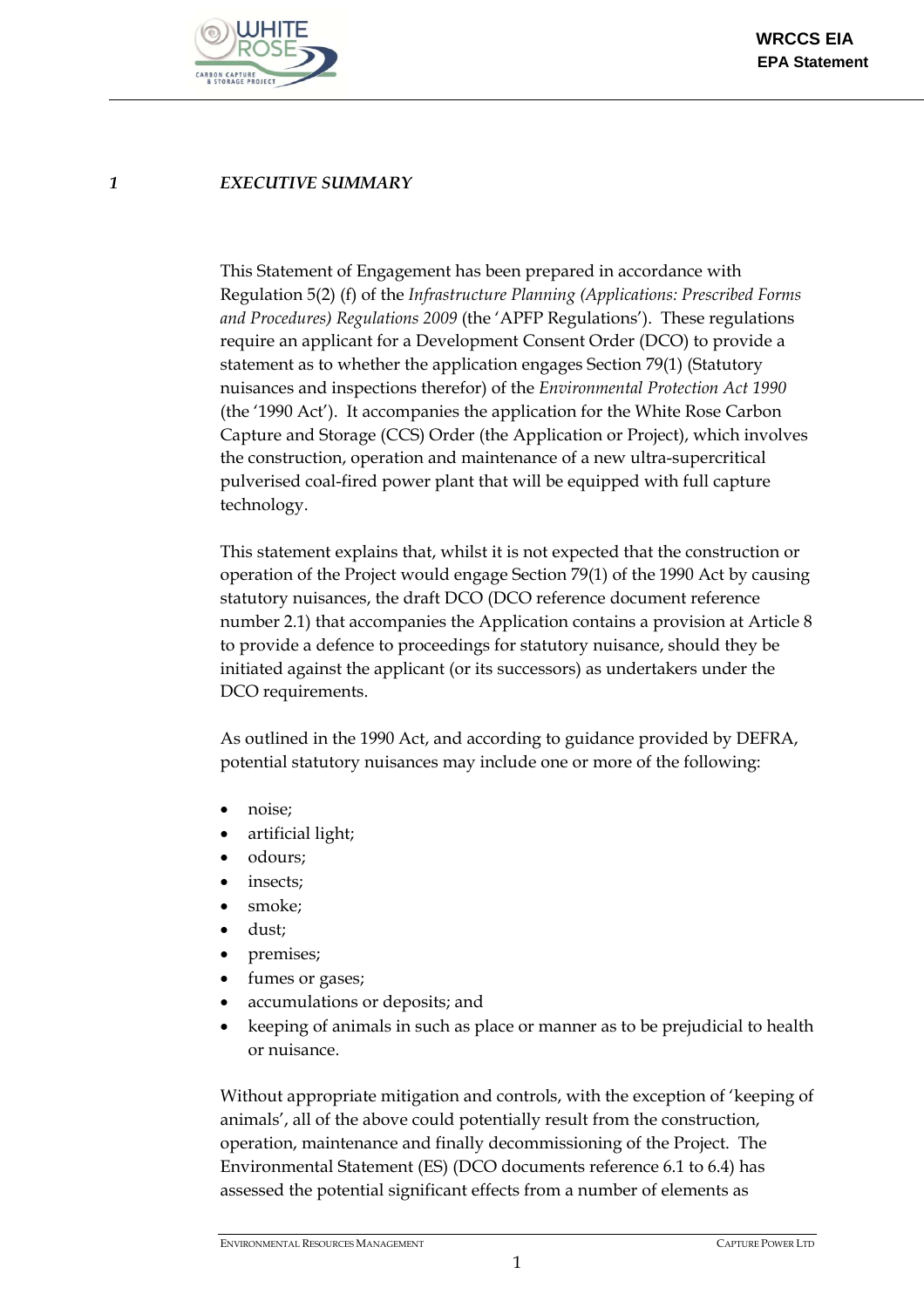

specified by Section 79(1) of the 1990 Act and concluded that the Application will not give rise to any significant nuisance effects.

Any potential statutory nuisances would be controlled through the mitigation outlined in the ES and secured through the requirements outlined in Part 2 of Schedule 1 of the Draft DCO. The Project will operate under an Environmental Permit (as stipulated by the *Environmental Permitting (England and Wales) Regulations 2010*), in addition to having to obtain other consents and licences (1). Compliance with the other regulatory requirements will further control the risk of statutory nuisance arising from the Project.

(1) Application documents reference 5.4 containing a list of consents and licences required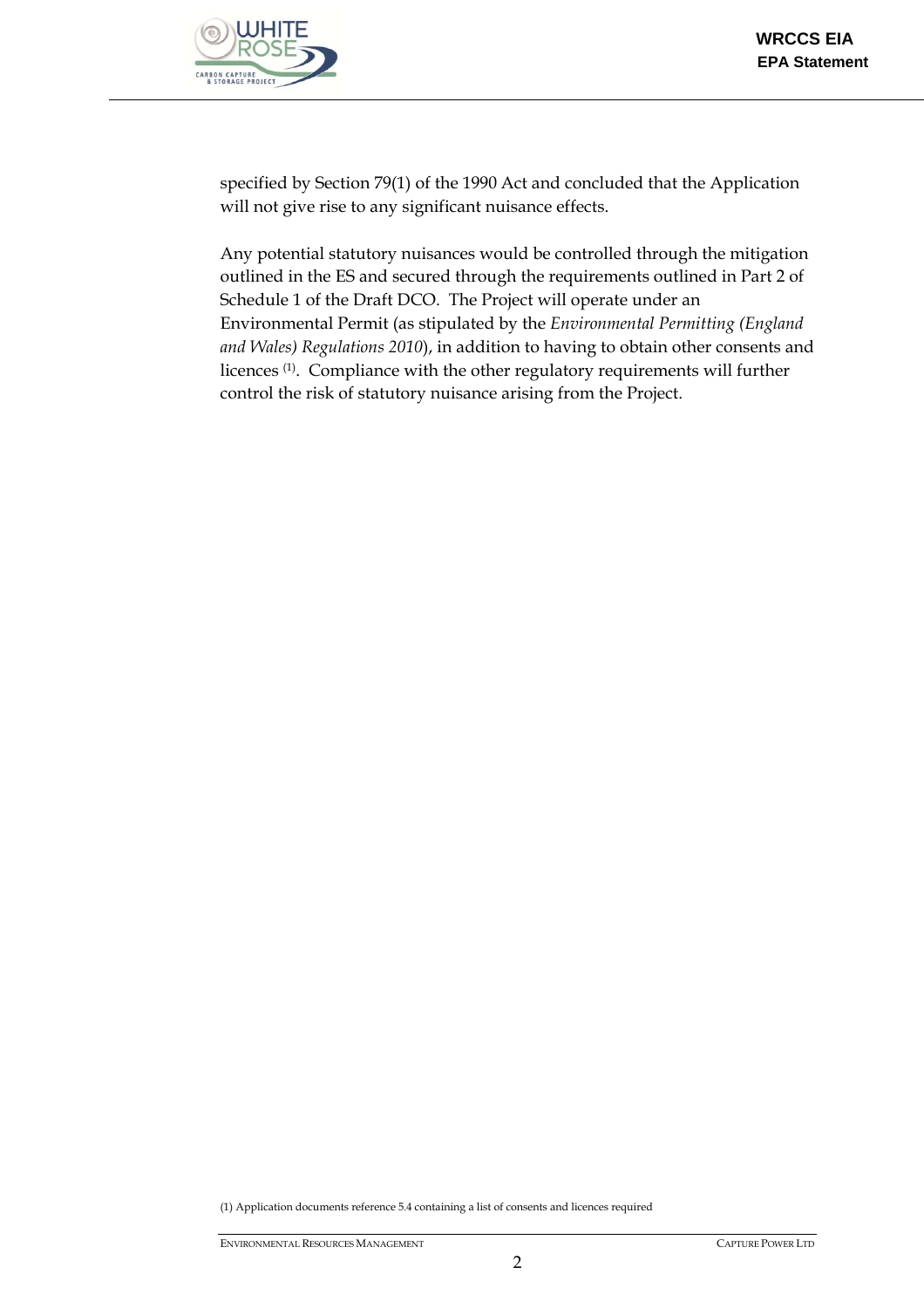

#### *2 INTRODUCTION*

#### *2.1 OVERVIEW*

This Statutory Nuisance Statement has been prepared in support of Capture Power Limited's (CPL) application for a Development Consent Order (DCO) that has been made to the Planning Inspectorate (PINS) under Section 37 of the Planning Act 2008 (the PA 2008).

CPL seeks a DCO for the construction, operation and maintenance and decommissioning of a new ultra- supercritical pulverised coal-fired power plant that will be equipped with full carbon capture technology. The Project is intended to prove carbon capture and storage (CCS) technology at commercial scale and demonstrate that it is a competitive form of low-carbon power generation and an important technology in tackling climate change.

The DCO, if granted, would be known as 'The White Rose CCS (Generating Station) Order'.

#### *2.2 THE PROPOSED DEVELOPMENT*

The project is on land adjoining the existing Drax Power station near Selby in North Yorkshire, as outlined in Part 1 of Schedule A of the Draft DCO application (document reference 2.1).

The Application also includes ancillary developments associated with the power station as outlined in Part 1 of Schedule A under Section 115 of the 2008 Act.

The DCO will be subject to the requirements regarding the approved plans, landscaping, highway access, construction methodology amongst other matters as set out in Part 2 of Schedule A to the DCO.

#### *2.3 STATUTORY NUISANCE REPORT*

Regulation 5(2) (f) of APFP Regulations states that an application for a DCO should be accompanied by a written statement that sets out whether the proposal could cause a statutory nuisance, as defined in the EPA. If such a nuisance could occur, the statement must set out how the applicant proposes to mitigate or limit the effects.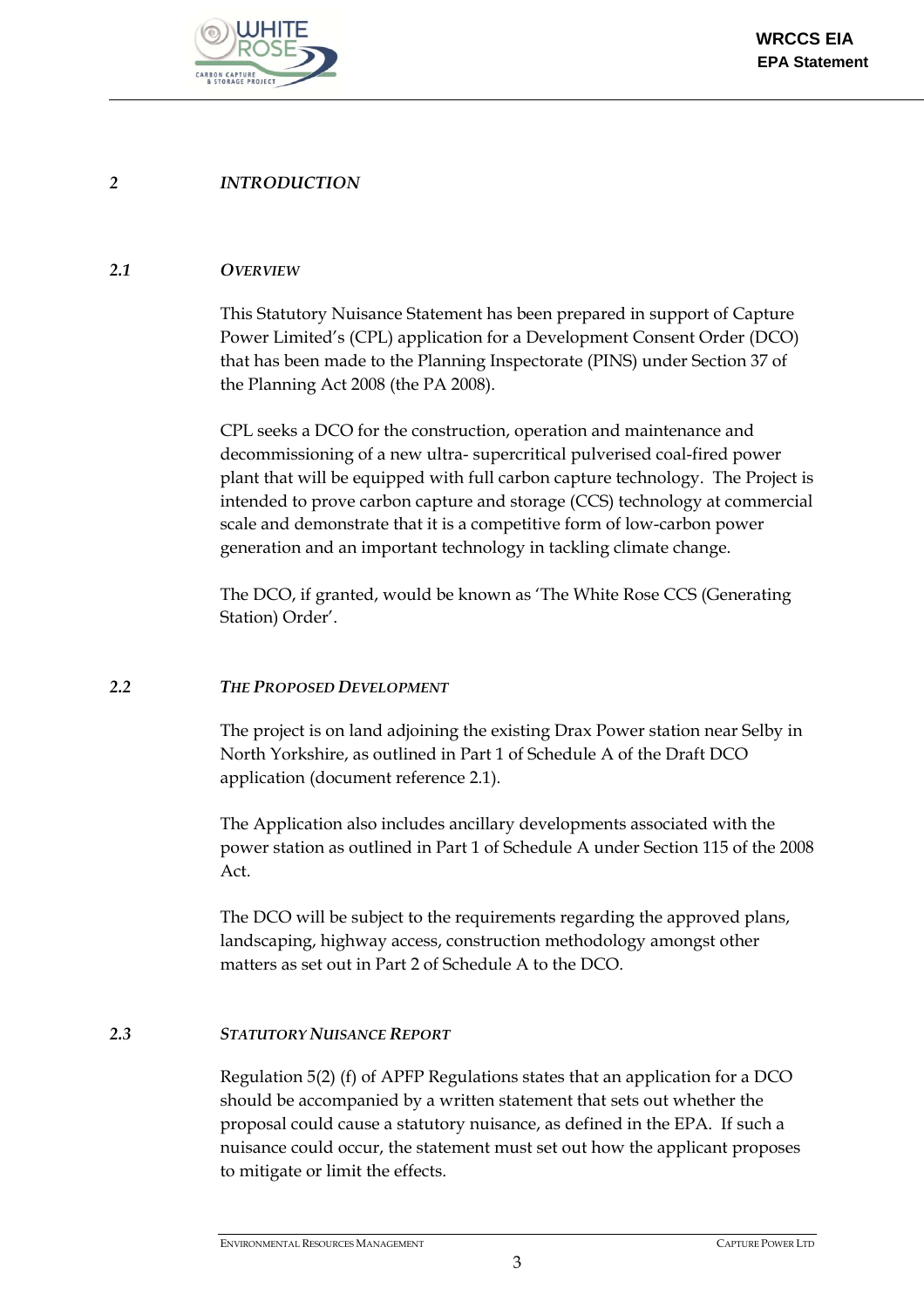

The *Overarching National Policy Statement for energy* EN-1 states that Section 158 of the PA 2008 confers statutory authority for carrying out development or other matters authorised by a DCO. Such authority is conferred only for the purpose of providing a defence in any civil or criminal proceedings for nuisance. This would include a defence for proceedings for nuisance under Part III of the 1990 Act (statutory nuisance) but only to the extent that the nuisance is the inevitable consequence of what has been authorised. The defence does not extinguish the local authority's duties under Part III of the 1990 Act to inspect its area and take reasonable steps to investigate complaints of statutory nuisance and to serve an abatement notice where satisfied to its existence, likely occurrence or recurrence. The defence is not intended to extend to proceedings where the matter is 'prejudicial to health' and not a nuisance.

EN-1 goes on to state that it is very important that at the application stage, the Secretary of State (SoS) considers sources of nuisance under Section 79(1) of the 1990 Act and how these may be mitigated or limited, so that appropriate 'requirements' can be included in any DCO that is granted.

Whilst it is not expected that the construction, operation, maintenance and decommissioning of the Project would cause a statutory nuisance, Article 8 of the draft DCO contains a provision that would provide a defence to proceedings for statutory nuisance should they be initiated against the applicant or any future operators.

This statement first describes the legislative context for the identification of matters which constitute a statutory nuisance and the methodology for the assessment of these. This is followed by a summary of the assessment of statutory nuisances, using information from the ES, including any relevant mitigation measures and residual effects, whether embedded within the design of the Project or secured through requirements within the DCO.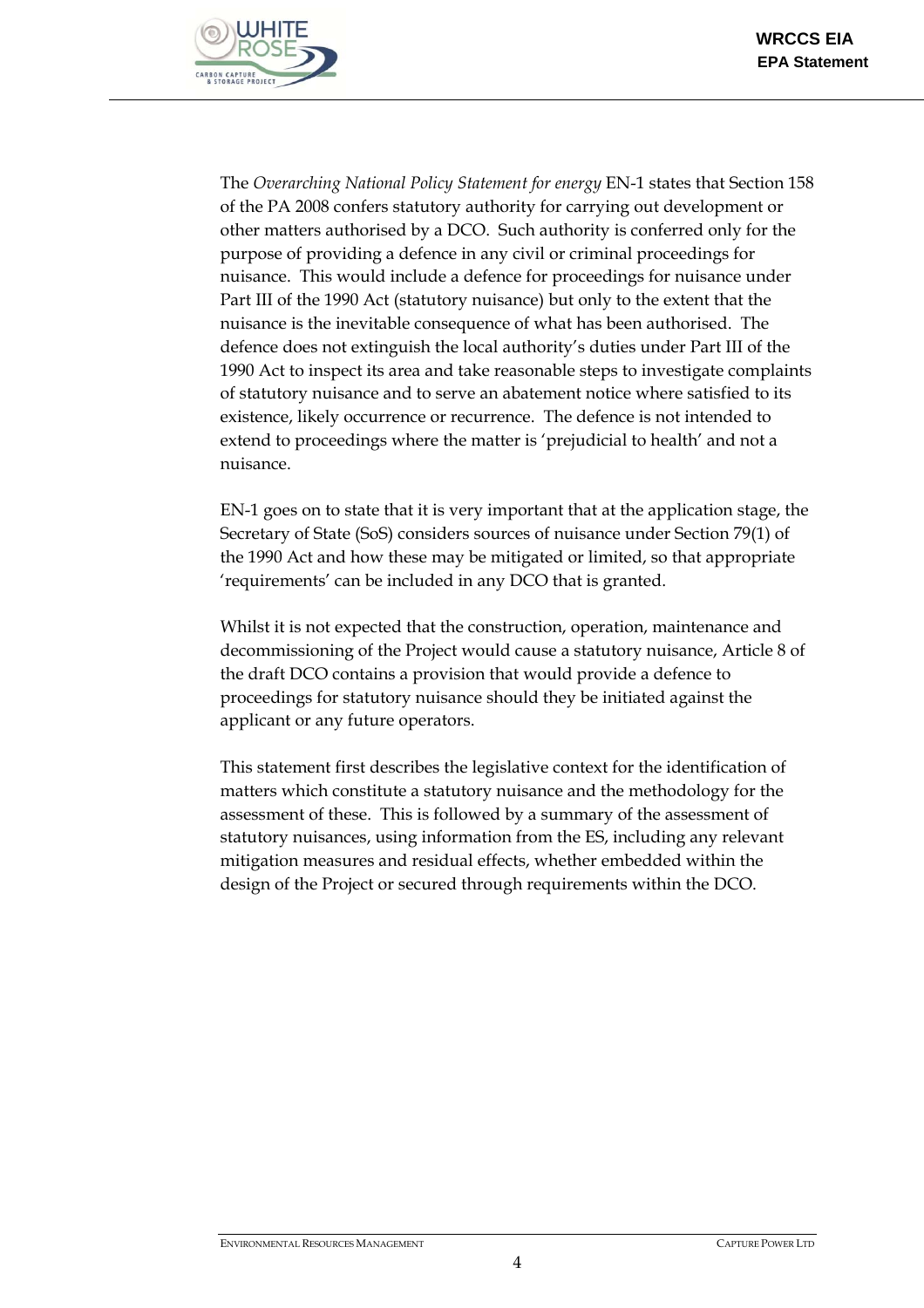

#### *3 IDENTIFICATION AND ASSESSMENT OF STATUTORY NUISANCE*

Section 79(1) of the 1990 Act identifies the matters which are considered to be a statutory nuisance as follows:

- A. any premises in such a state as to be prejudicial to health or a nuisance;
- B. smoke emitted from premises so as to be prejudicial to health or a nuisance;
- C. fumes or gases emitted from premises so as to be prejudicial to health or a nuisance;
- D. any dust, steam, smell or other effluvia arising on industrial, trade or business premises and being prejudicial to health or a nuisance;
- E. any accumulation or deposit which is prejudicial to health or a nuisance;
- F. any animal kept in such a place or manner as to be prejudicial to health or a nuisance;
	- Fa. any insects emanating from relevant industrial, trade or business premises and being prejudicial to health or a nuisance;
	- Fb. artificial light emitted from premises so as to be prejudicial to health or a nuisance;
- G. noise emitted from premises so as to be prejudicial to health or a nuisance; and

Ga. noise that is prejudicial to health or a nuisance and is emitted from or caused by a vehicle, machinery or equipment in a street.

#### *3.1 ASSESSMENT OF SIGNIFICANCE*

The ES provides an assessment of the potential effects on receptors as being not significant, and of minor, moderate or major significance. Any impact of negligible magnitude is deemed not to have a significant effect for the purposes of the EIA.

The only matters addressed by the 1990 Act which have been assessed as having the potential for significant effects for the Project are identified as air quality, noise and artificial lighting. However, it is demonstrated in this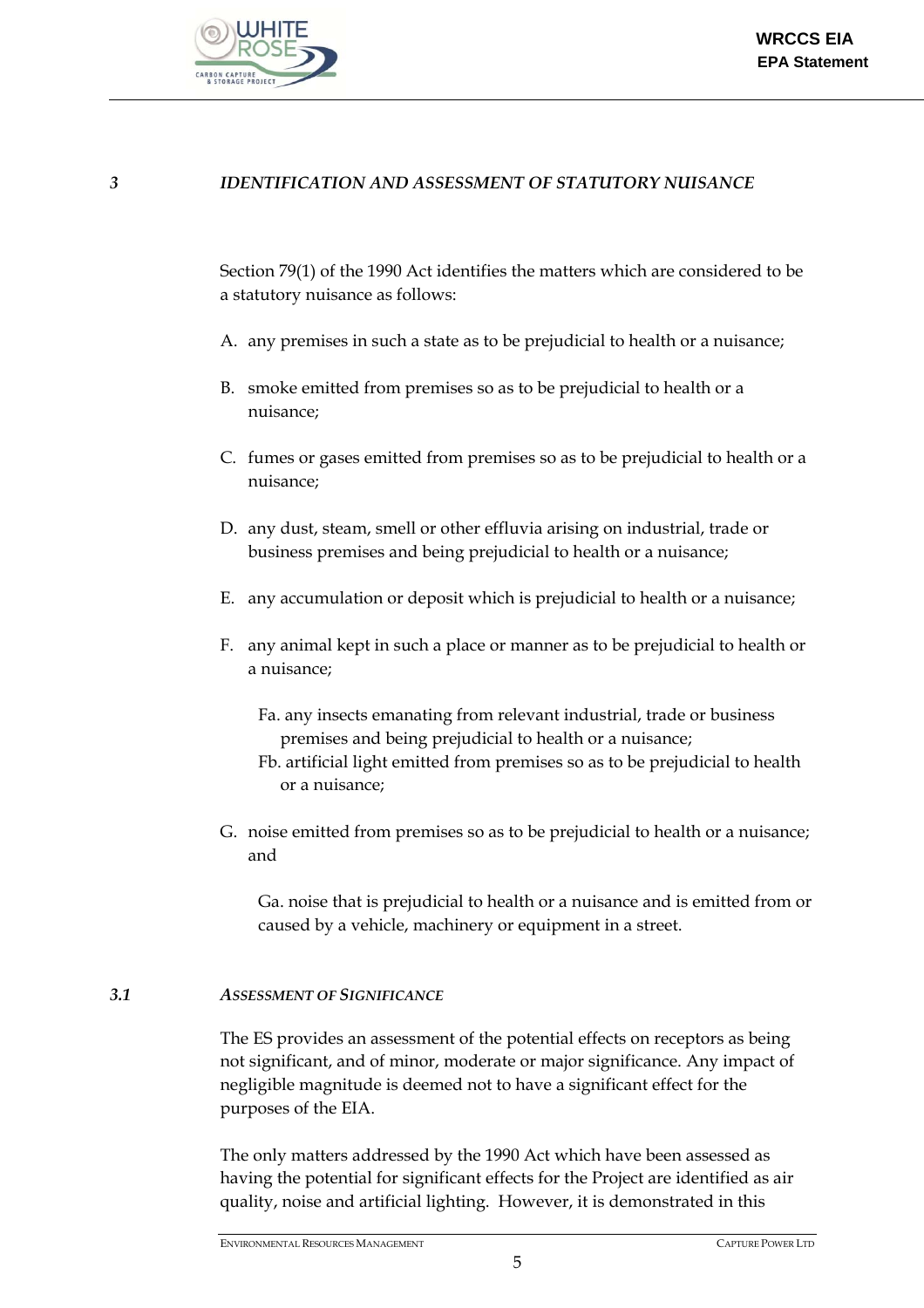

document that the Project would have no significant air quality, noise or artificial lighting nuisance effects following the implementation of the identified mitigation measures that the Project has committed to implementing.

It is expected that for other potential nuisance aspects, the mitigation committed to by the Project will ensure no statutory nuisance effects are likely to occur.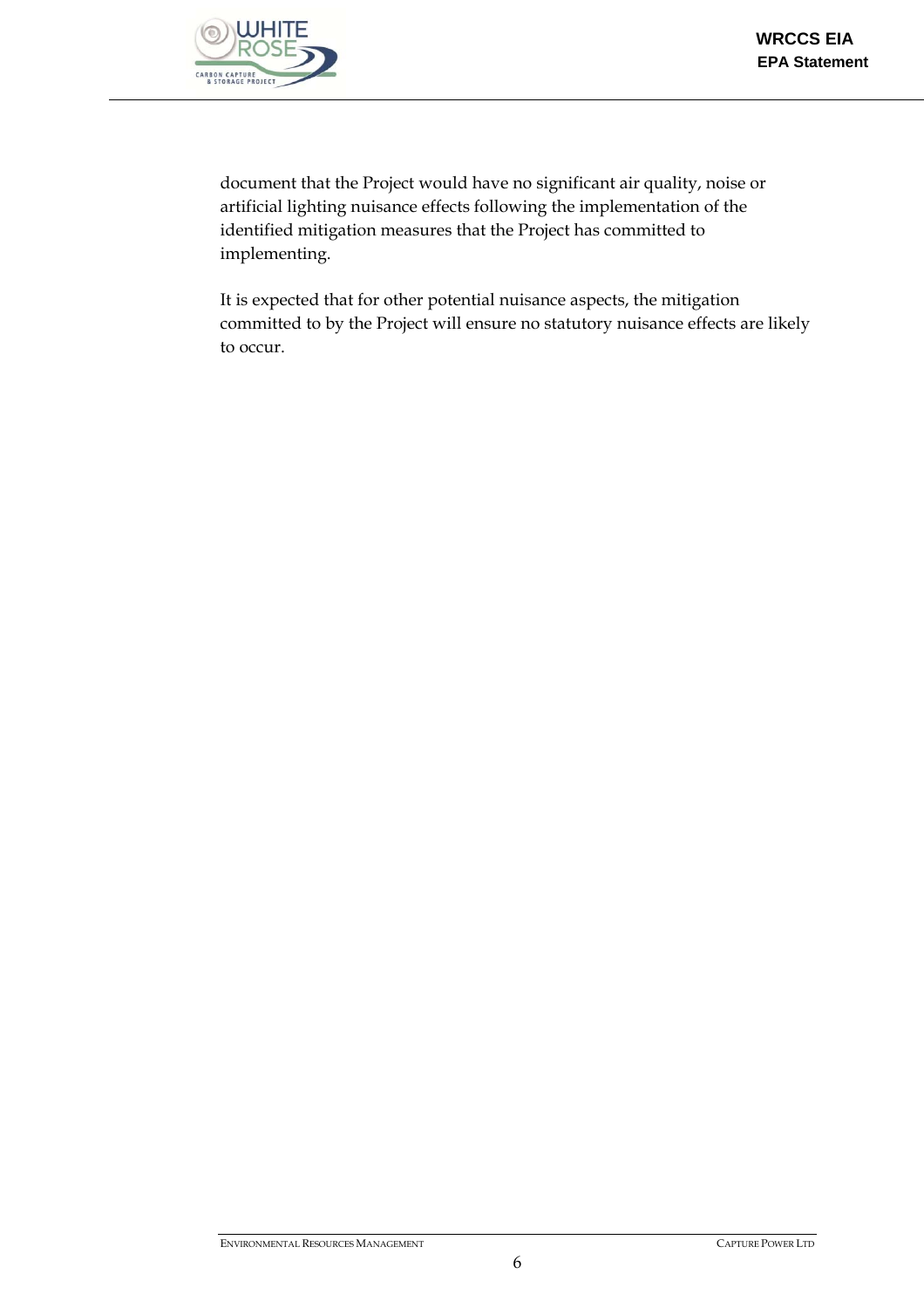

#### *4 POTENTIAL BREACHES OF SECTION 79*

#### *4.1 AIR QUALITY*

As set out in *Volume II, Section A* of the ES, with the proposed mitigation in place, residual air quality impacts from construction, operation and decommissioning of the Project are predicted not to be significant.

In terms of the potential for dust to generate a nuisance during construction criteria *Section A.5.1.2 (Volume 2* of the ES) shows that no sensitive human receptors were identified within 350 m of the Project site boundary. Therefore any effects from dust during the construction phase can be considered as not significant.

During normal operation (oxy-mode), emissions of most pollutants have been found to be not significant. However, a not insignificant contribution from arsenic and chromium has been identified.

Dispersion modelling for operation in air-mode concludes effects are not significant for the majority of pollutants except for SO2 and arsenic where minor adverse effects are predicted. Additionally, for Chromium, a slight adverse effect is predicted. However, it is not anticipated that the plant will operate for extended periods in air-mode so the effects are not deemed likely.

Modelling also shows that effects are either not significant for both oxy-mode and Air-mode operating in conjunction with the auxiliary 50 MWth boiler during start-up.

During operation, it is not considered that there will be any significant unmitigated issues associated with smells and effluent and these matters were not considered relevant or given detailed consideration within the ES.

However, there remains a residual possibility that impacts capable of creating nuisances related to could occur. These might arise:

- as a result of construction of the Project;
- as a result of testing /commissioning activities and maintenance activities; or
- as a result of extraordinary or emergency emissions to air associated with the operation of the Project.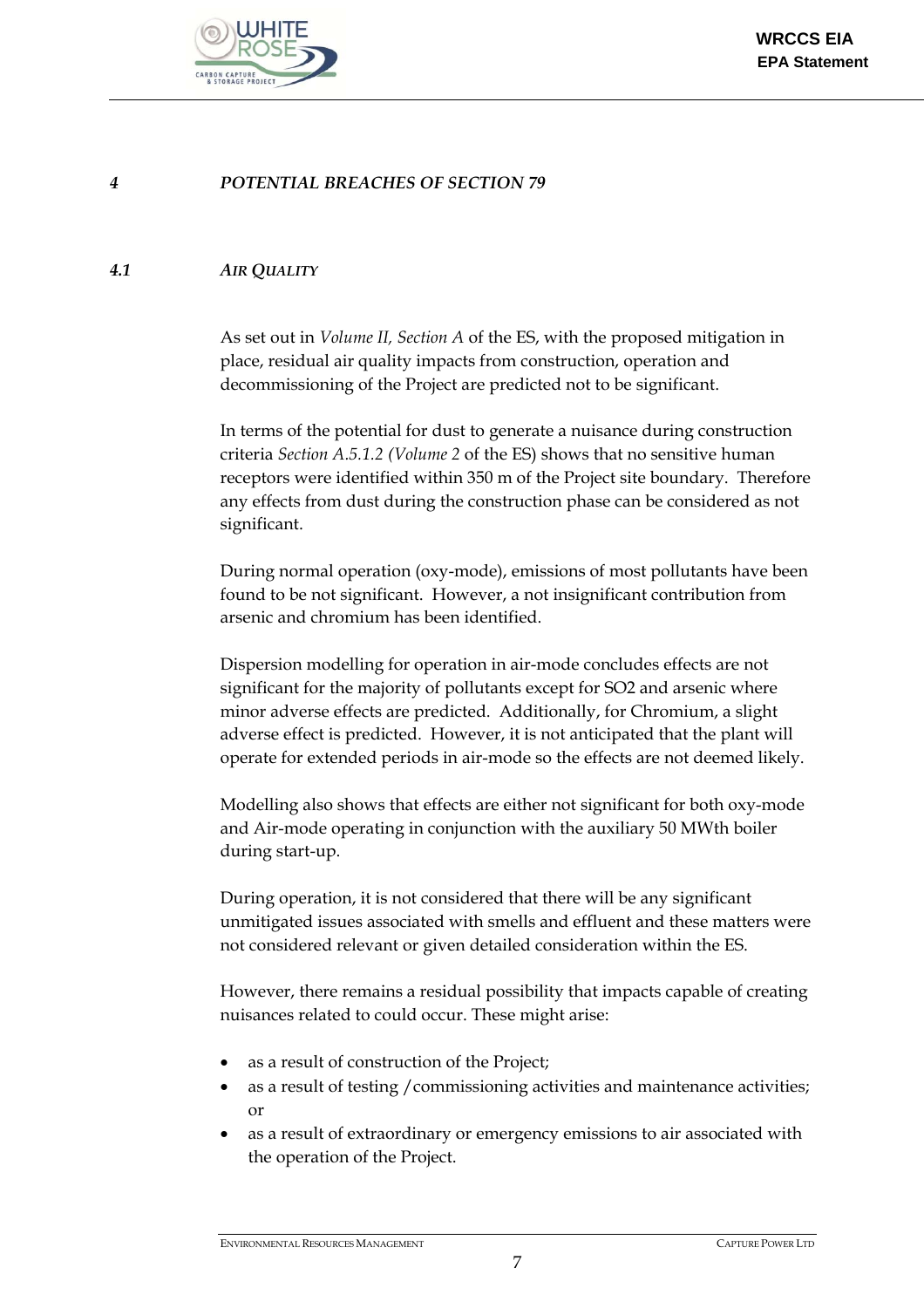

#### *4.2 NOISE*

### *4.2.1 Construction Stage*

As outlined in *Volume 2, Section B* of the ES no significant effects are anticipated as a result of construction activities themselves. Likewise, no significant effect is predicted from construction traffic, particularly since Heavy Goods Vehicles (HGV) will follow an already designated route used by the existing Drax Power Station.

Noise was modelled and assessed against British Standard (BS) 5228 for the construction of the plant. The results show that the levels at sensitive receptors are below the BS 5228 criterion of 65 dB LAeq and therefore no significant effects are expected as a result of construction activities.

Construction traffic was also assessed as not having the potential for significant adverse noise effects.

#### *4.2.2 Operational Phase*

For the operational phase noise was modelled and assessed against BS 4142 and World Health Organisation (WHO) criteria.

All receptor locations are provided in Table 3.1 of the Noise and Vibration Technical Report (*Volume 2, Chapter B*) and shown on Figure B.1. Receptors numbers are provided in brackets below for ease of reference.

#### *Construction*

The construction noise assessment concluded that noise levels are below the BS 5228 criterion of 65 dB LAeq and therefore no significant effects are expected as a result of construction activities.

Noise levels from sheet piling were predicted to be no higher than 64 dB LAeq at the nearest sensitive receptor (Foreman's Cottage) which is over 275 m from the part of the plant where vibrating equipment is likely to be located. Although the results show that piling is likely to be noisier than other activities and may be audible at receptors it is not likely to give rise to significant noise impacts.

All construction traffic coming from the Project site will travel along New Road; however no noise sensitive receptors are close to the road in this location. The predicted noise levels changes suggests an increase in noise levels of no more than 1 dB(A) on any other road link which is used by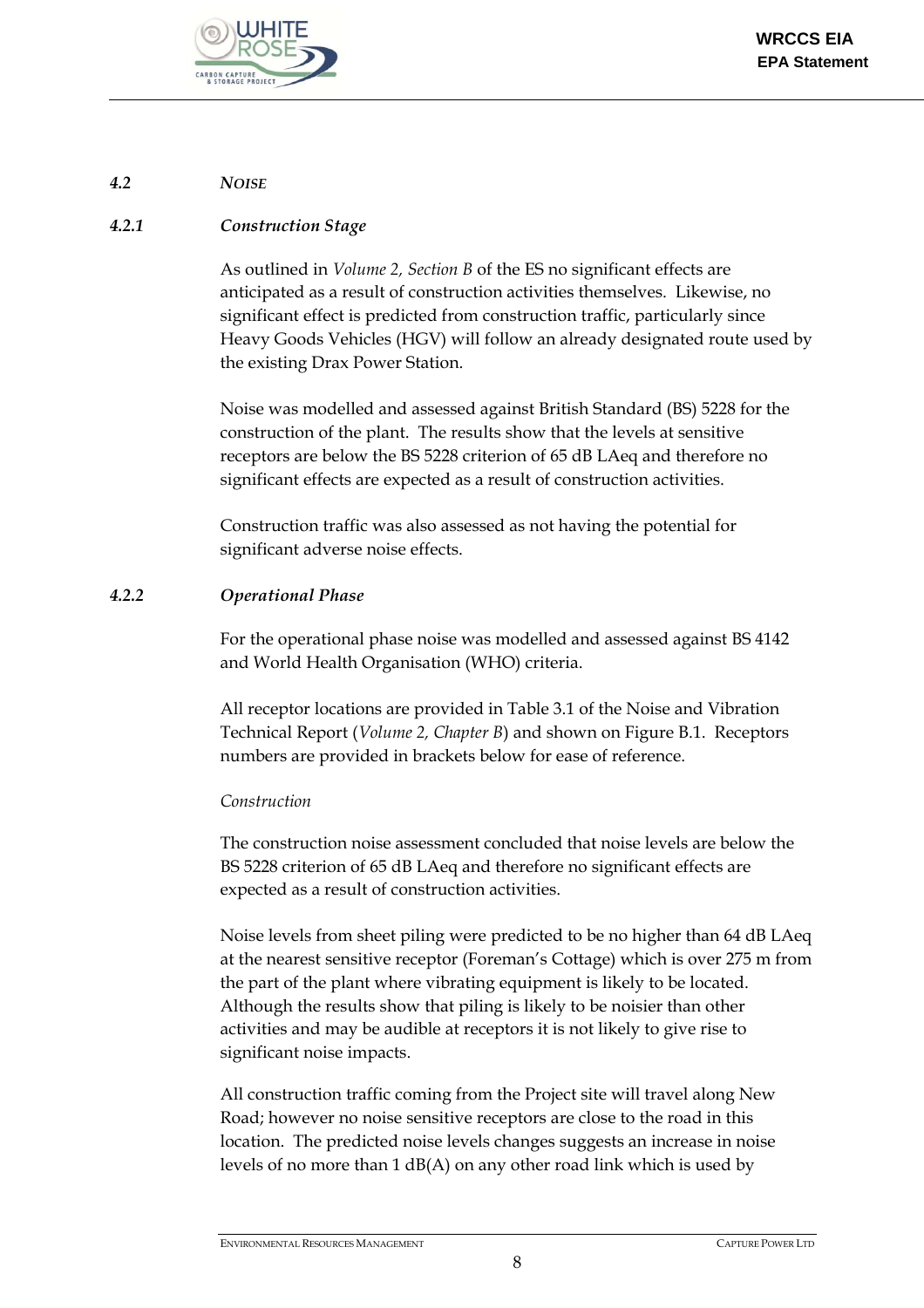

construction traffic. Since this is below the criterion of 3 dB(A) no significant effect is predicted.

# *Operation – Night time*

The predicted noise levels exceed baseline noise levels at times, and BS4142 would suggest that complaints may be likely in these situations at some locations (specifically receptors Foreman's Cottage (1), Barlow (4) and Drax Abbey Farm (5) based on night-time noise levels.

A situation which is worse than marginal, but not a level where complaints become likely is expected at receptor locations Old Lodge (7) and Landing Lane (8). A further situation which is below a marginal situation is predicted at Wren Hall (2) and Camblesforth (3).

However, the predicted night-time noise levels are only above 45 dB(A) at Foreman's Cottage (by 2 dB(A)). However, it will be possible to ensure that these noise levels are acceptable within the building. This would involve ensuring that suitable internal noise levels could be achieved to avoid sleep disturbance by using noise insulation and appropriate acoustic ventilation. Predicted noise levels at Drax Abbey farm are equal to 45 dB(A) so meet the upper end of the BS 8233 guidance and are unlikely to require mitigation to achieve suitable internal noise levels. However, both Foreman's Cottage, and Drax Abbey Farm are owned by Drax so that the Project could ensure that such off-site mitigation could be installed. Predicted noise levels at Barlow are 40 dB(A) and off-site noise mitigation will not be required to meet the BS 8233 guidance levels.

## *Operation – Day time*

During the day lower impacts are predicted with all receptors being below the marginal situation, which is not expected to result in significant impacts, except at Foreman's Cottage (1) and Drax Abbey Farm (5) where the situation is marginal as defined in BS 4142.

Operational traffic will be at much lower levels than construction phase traffic and will lead to no significant effects.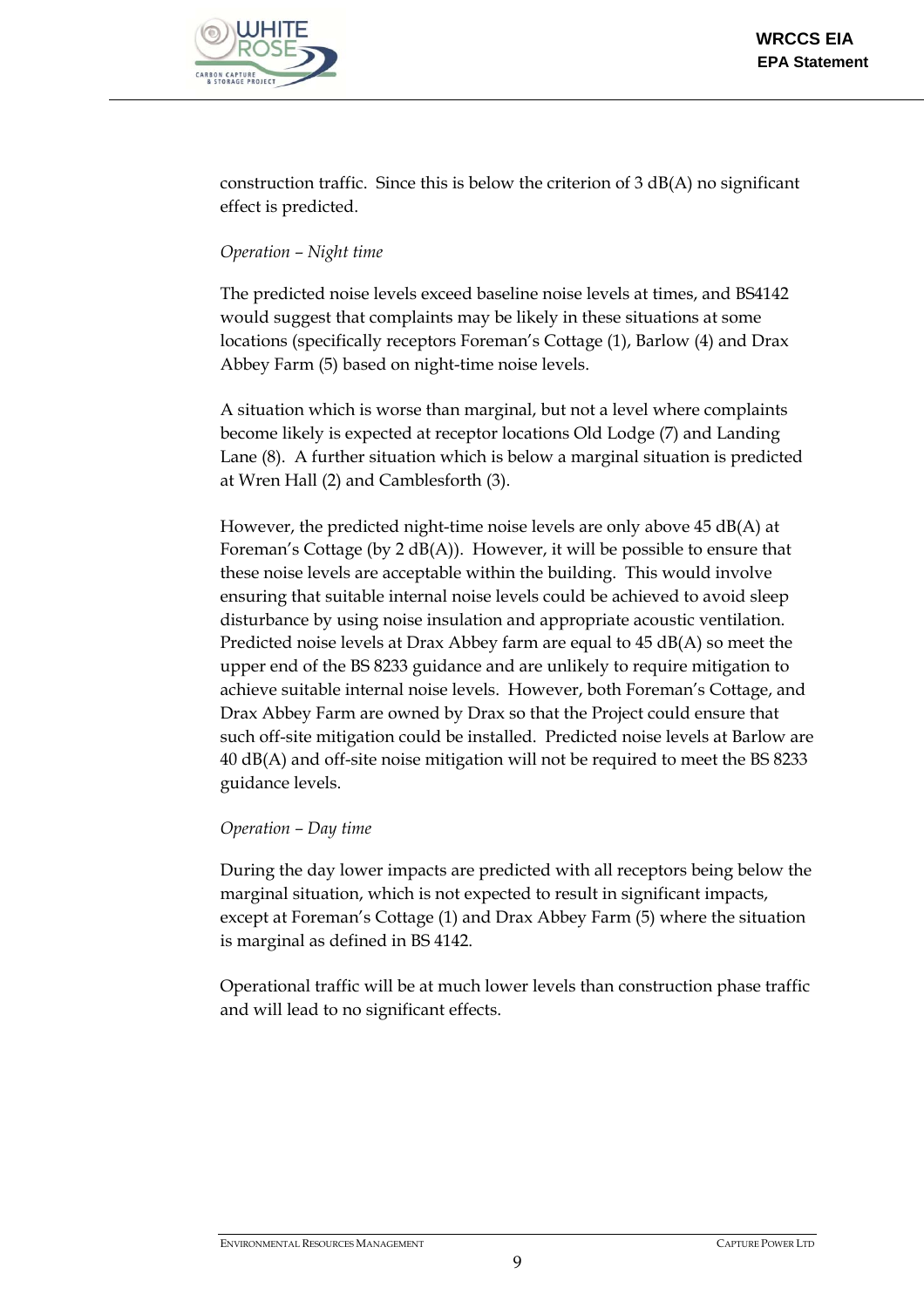

However, there remains a residual possibly that impacts capable of creating a nuisance within the scope of sub-paragraphs (g) and (ga) could occur. These might arise as a result of operation of the Project. The detailed mitigation below (to be implemented at the affected properties) will address this risk.

#### *Detailed Mitigation*

Further mitigation is likely to be required, either by further attenuation at source, or by considering noise insulation of affected properties. The latter would normally only be considered by planners when further mitigation at source through plant design has been considered. However, the equipment suppliers have already confirmed that a high level of mitigation has been applied to the key items of equipment. The noise modelling results also showed that provision of noise screening between the source and receptor was unlikely to provide significant benefits due to the height of noise sources on the new plant. Other factors such as wind direction are also likely to reduce noise levels on average so the noise impacts may be lower at times, but this has not been taken into account during the conduct of this assessment to ensure a worst case scenario is modelled.

## *4.3 ARTIFICIAL LIGHTING*

As set out in *Volume II, Section H* (Landscape and Visual Amenity) of the ES there is potential for artificial lighting to have a nuisance effect during construction and decommissioning, particularly during the winter months. It is predicted that these effects will not be significant with the exception of View 14 '*Views west from Pear Tree Avenue, Long Drax'* which will have a minor effect.

All site lighting, during all phases of the Project, will be directed downwards and inwards to reduce light pollution off-site. The design of the lighting will provide the minimum safe level required for security and operational purposes. Lighting design will be undertaken for both construction and operation by a professional design engineer, in compliance with guidance issued by the Institution of Lighting Engineers *(Guidance Notes for the Reduction Obtrusive Light 2005)* and the publication by Department for Communities and Local Government (DCLG) *Lighting in the Countryside: Towards Good Practice.*

Requirements included in Schedule 2 to the draft Order (DCO document reference 2.1) secure the approval and implementation of lighting schemes for the construction and operational stages. Site lighting for all stages of development has been assessed as not having a significant adverse effect on local amenity or other receptors.